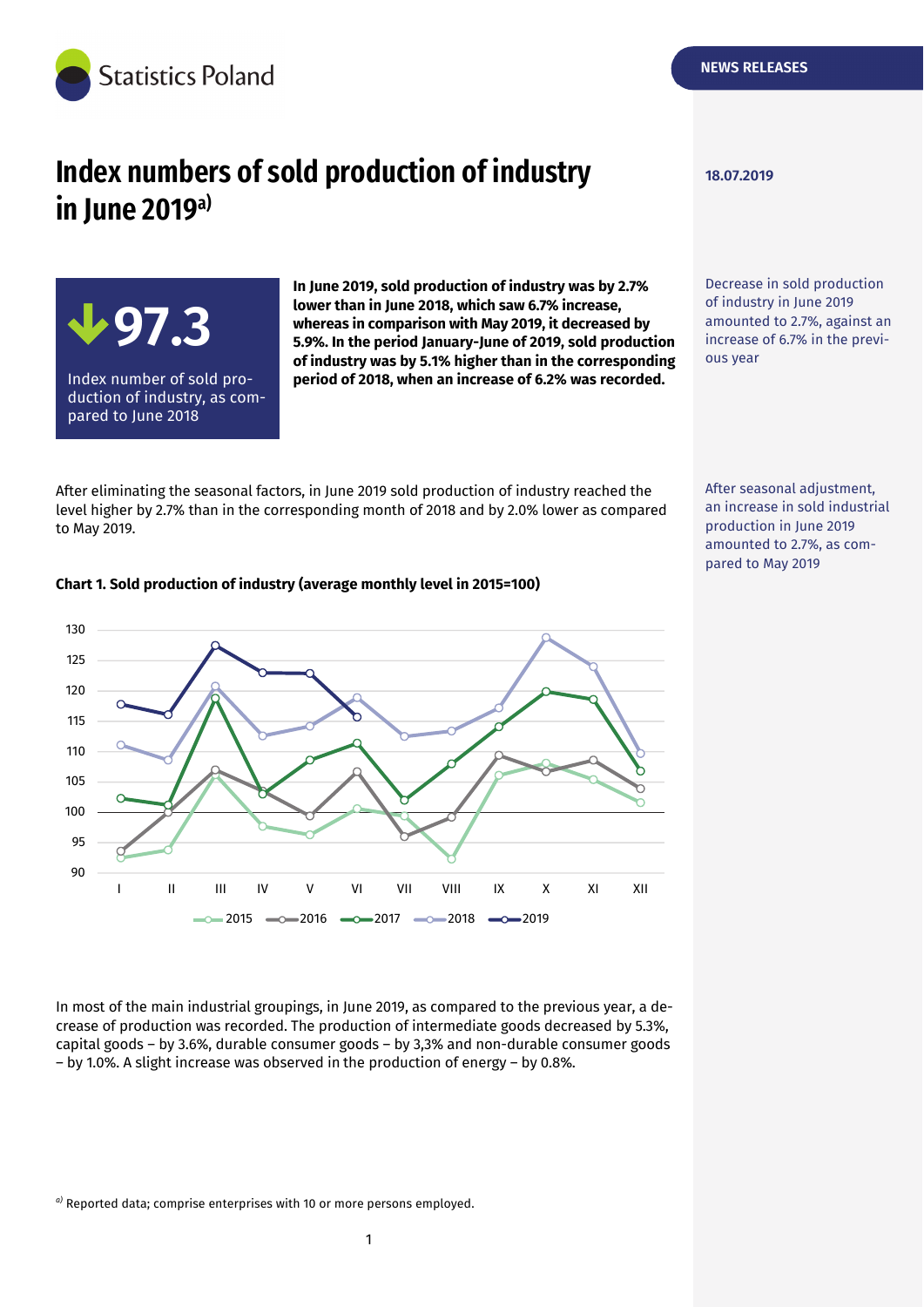#### **Table 1. Index numbers of sold production of industry (constant prices)**

| <b>SPECIFICATION</b>                                                     | VI 2019    |             |                                | $I-V12019^{b}$ |
|--------------------------------------------------------------------------|------------|-------------|--------------------------------|----------------|
|                                                                          | V 2019=100 | VI 2018=100 | monthly average<br>of 2015=100 | I-VI 2018=100  |
| <b>INDUSTRY</b>                                                          | 94,1       | 97,3        | 115,7                          | 105,1          |
| Mining and quarrying                                                     | 99,5       | 98,1        | 92,1                           | 105,7          |
| Manufacturing                                                            | 93,6       | 96,6        | 118,6                          | 105,3          |
| Electricity, gas, steam and air<br>conditioning supply                   | 97,0       | 105,5       | 94,6                           | 101,9          |
| Water supply; sewerage waste<br>management and remediation<br>activities | 97,9       | 102,3       | 121,6                          | 109,6          |

 $b)$  Data including final information on production and prices in May and reported data – in June.

According to the preliminary data, in June 2019, as compared to June 2018, a decrease in sold production (in constant prices) was reported in 20 (out of 34) industry divisions, among others, in manufacture of wearing apparel – by 13.5%, manufacture of basic metals – by 11,1%, , in mining of cool and lignite – by 10,7%, manufacture of motor vehicles, trailers and semi-trailers – by 8.5%, manufacture of other non-metallic mineral products – by 7.4%, manufacture of furniture – by 6.2%, manufacture of products of wood, cork, straw and wicker – by 6.0%. An increase in sold production of industry, as compared to June 2018, was recorded in 14 divisions, among others in manufacture of other transport equipment – by 11.1%, manufacture of beverages – by 6.6%, manufacture of computer, electronic and optical products – by 3.5%, manufacture of electrical equipment – by 2,7%.

Share of production value of industry divisions, which saw a decrease in their index numbers, stood at 76.0%

### **Chart 2. Index numbers of sold production of industry by selected NACE divisions (constant prices; previous year =100)**